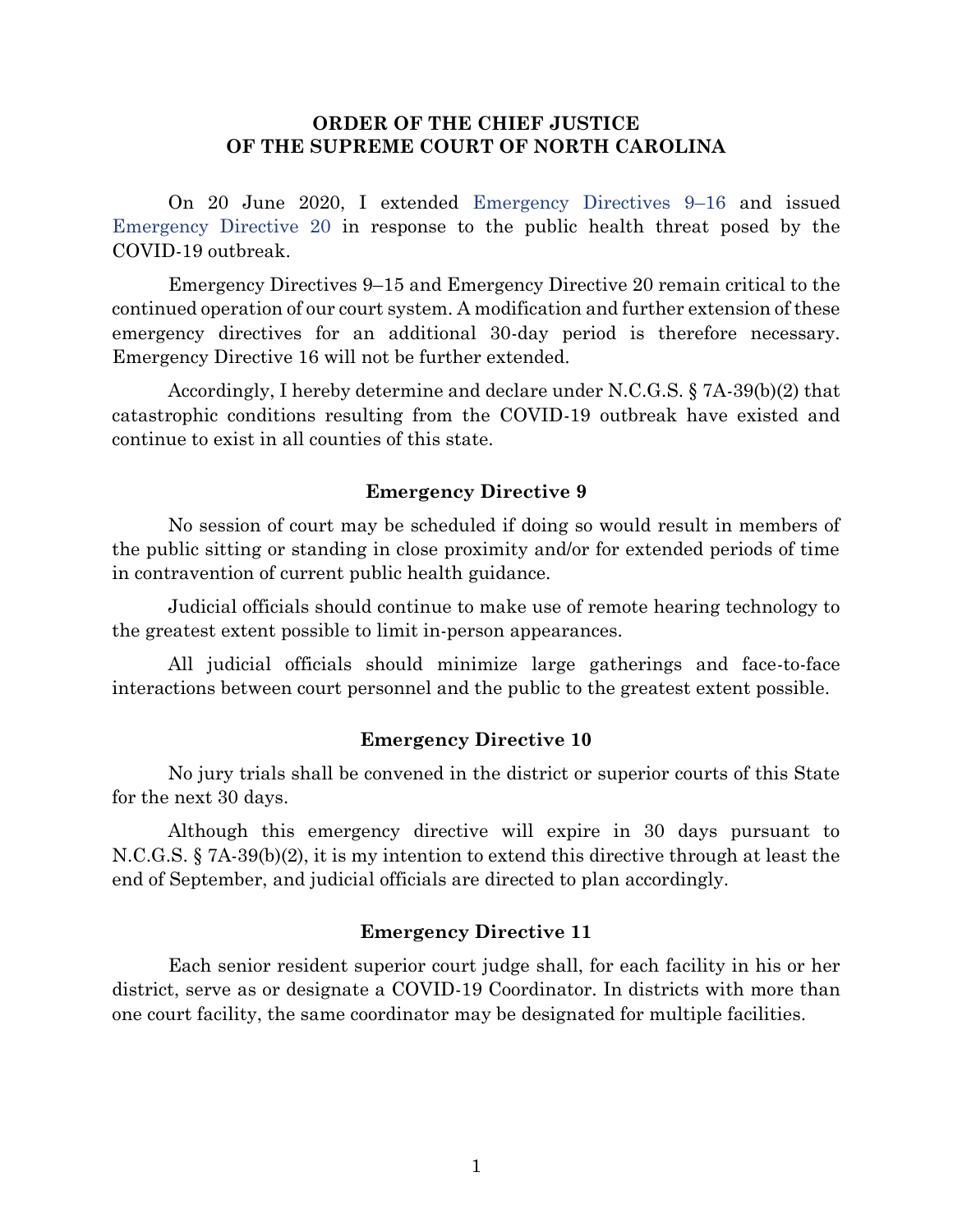## **Emergency Directive 12**

Each senior resident superior court judge shall for each facility in his or her district, ensure that:

- 1. intervals of at least six feet in every direction are marked with tape or other visible markers in all areas where the public is expected to congregate or wait in line;
- 2. the maximum allowable occupancy of each courtroom or meeting space is established such that all persons who must sit or stand in such space may observe social distancing of at least six feet in every direction;
- 3. the established maximum occupancy is prominently posted at the entrances to each courtroom or meeting space;
- 4. hand sanitizer is, at a minimum, available at the entry and exit of the facility and, preferably, at all high touch areas of the facility including doorways, service counters, stairwells, and elevators; and
- 5. all areas accessed by the public are cleaned daily with high touch areas cleaned periodically throughout the day (high touch areas include, but are not limited to doorknobs, water fountains, handrails, elevator walls and buttons, bathroom faucets and dispensers, and reception desks or counters).

# **Emergency Directive 13**

Before any court calendar is published or distributed, the COVID-19 Coordinator must ensure that:

- 1. each session of court, either individually or when considered collectively with other planned sessions of court, will not result in members of the public sitting or standing in close proximity and/or for extended periods of time in contravention of current public health guidance; and
- 2. all judicial branch personnel assigned to a courtroom for more than 30 minutes will have a face covering made available prior to the session of court.

# **Emergency Directive 14**

Clerks of superior court are directed to ensure that filings may be submitted during normal business hours and that access to public records is provided.

The clerk may, at his or her discretion, require that filings be submitted using a secure drop box to limit face-to-face interactions between staff and the public. The clerk may, at his or her discretion, require that access to public records be by appointment only and may limit the hours during which such access is available.